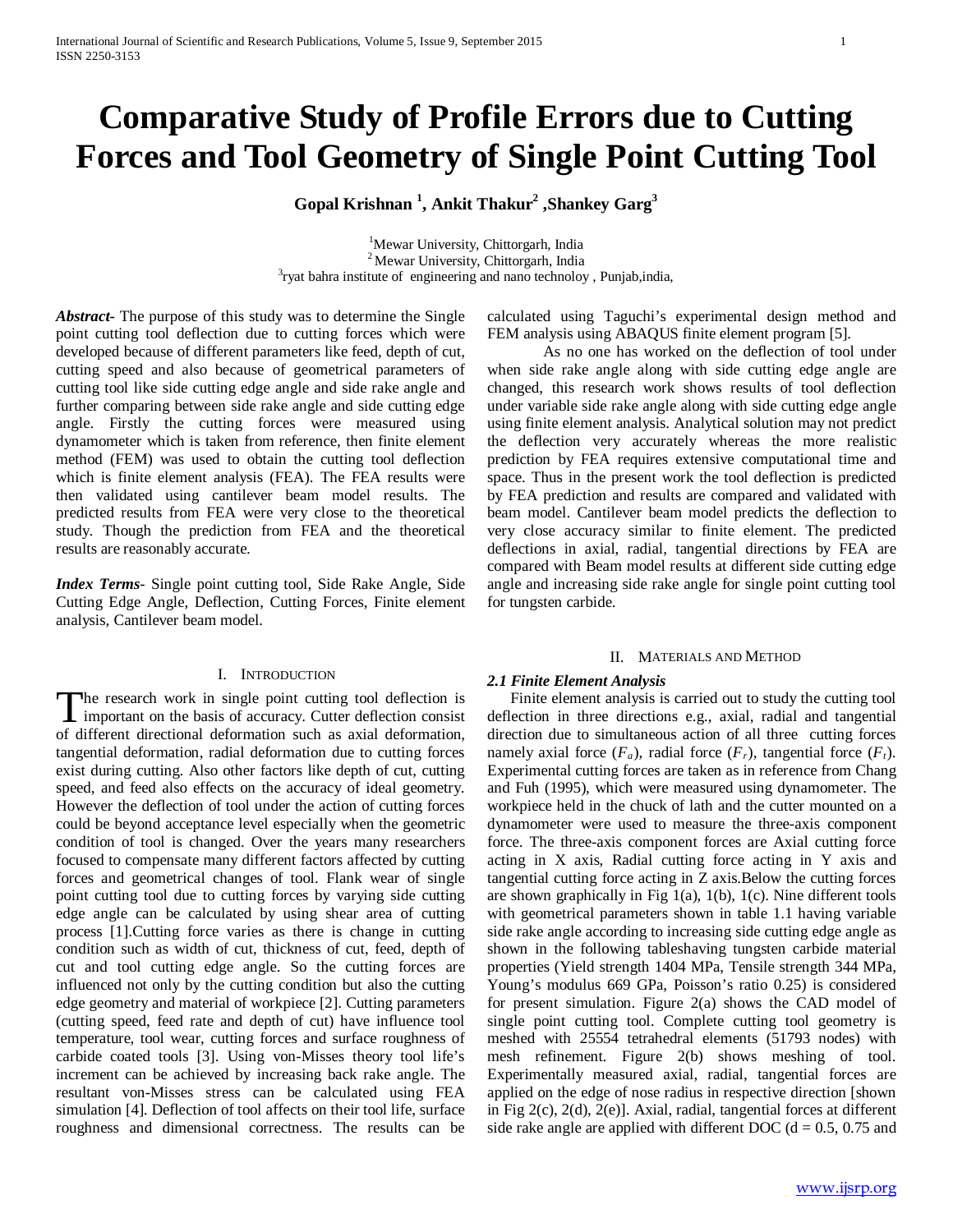1 mm), whereas feed  $(f = 0.3 \text{ mm/min})$  and cutting speed  $(N = 1 \text{ mm})$ 160 rpm) is kept constant.The tool deflections are predicted by FEA under the simultaneous changes in side rake angle. Shank of cutting tool ( upto the length to which it is hold ) is fixed and remaining shank length along with the flank length of tool behaves like cantilever beam. Average measured forces after the stabilization is used to calculate the tool deflection by FEA as well as beam model. After the simulation, the deflection in axial (δ*a*), radial (δ*r*) and tangential (δ*t*) direction are extracted and compared with beam model results.

# *2.1.1 Cutting Forces*

 The cutting forces which was recorded during experimental setup shows that there is increase in force as due to depth of cut increasing and as the value of Side Cutting Edge Angle Is increase the force reading decreases from Side Cutting Edge Angle  $20^{\circ}$  to Side Cutting Edge Angle  $30^{\circ}$  but the reading for force increase for Side Cutting Edge Angle 40°.



(a) Cutting forces for Side cutting edge angle  $20^{\circ}$ 



**(b) Cutting forces for Side cutting edge angle 30o**





**Figure 1 – Graphical representation of experimental cutting forces due to DOC**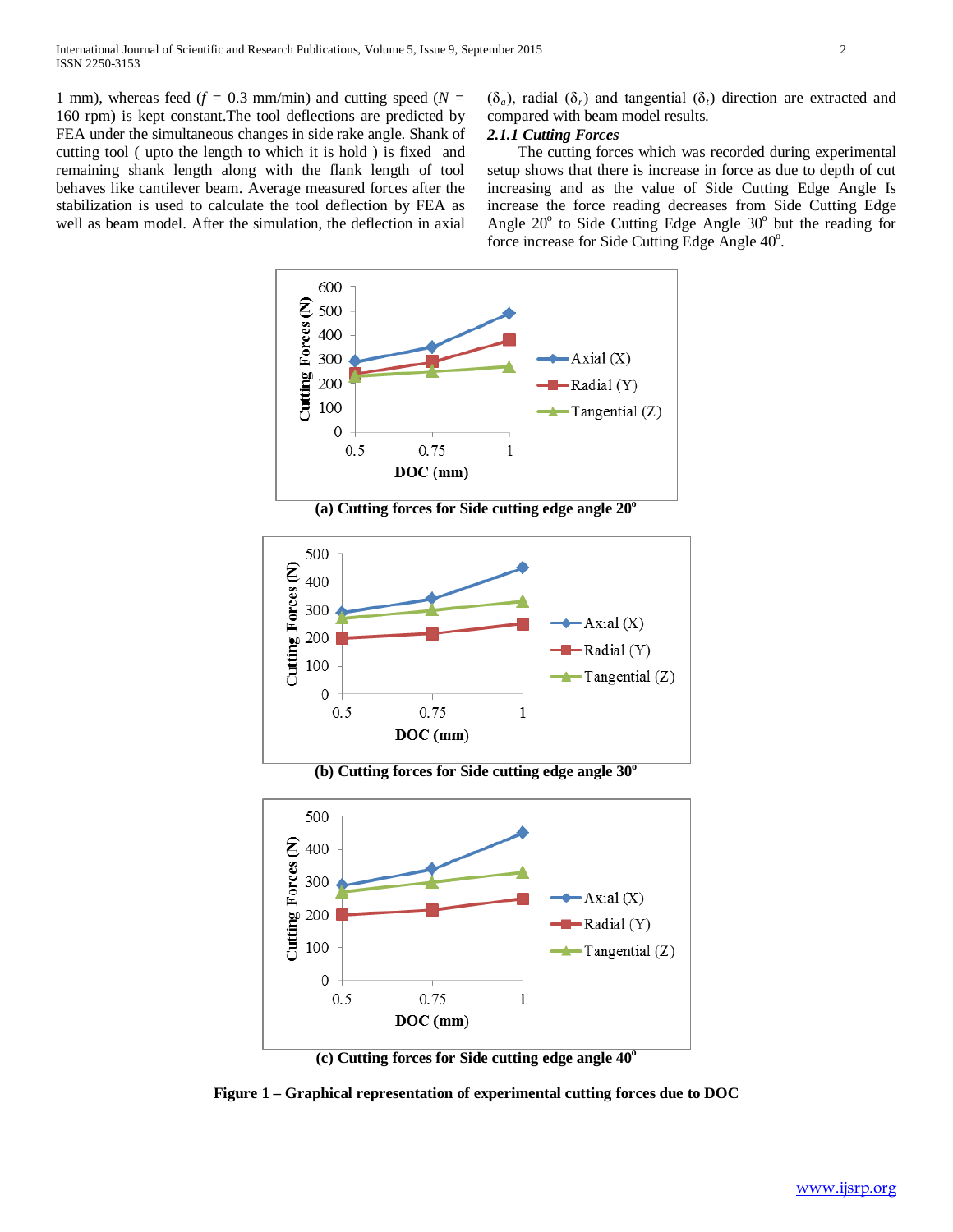| <b>Total Width</b>  | $15 \text{ mm}$  |
|---------------------|------------------|
| <b>Total Height</b> | $15 \text{ mm}$  |
| <b>Total Length</b> | $70 \text{ mm}$  |
| Flank Length        | $10 \text{ mm}$  |
| Fixed Shank Length  | $45 \text{ mm}$  |
| Nose Radius         | $0.5 \text{ mm}$ |

# **Table 1.1 Geometrical Parameters of Single Point Cutting Tool**

# Table 1.2Angular Parameters of Single Point Cutting Tool for Side Cutting Edge Angle 20°

| Angle                   | Tool 1 | Tool 2 | Tool 3 |
|-------------------------|--------|--------|--------|
| <b>End Relief Angle</b> | 10     | 10     | 10     |
| Side Rake Angle         | 10     | 20     | 30     |
| Side Relief Angle       | 10     | 10     | 10     |
| Side Cutting Edge Angle | 20     | 20     | 20     |
| End Cutting Edge Angle  | 15     | 15     | 15     |
| <b>Back Rake Angle</b>  |        | 10     |        |

Table 1.3Angular Parameters of Single Point Cutting Tool for Side Cutting Edge Angle 30°

| Angle                   | Tool 1 | Tool 2 | Tool 3 |
|-------------------------|--------|--------|--------|
| <b>End Relief Angle</b> | 10     | 10     | 10     |
| Side Rake Angle         | 10     | 20     | 30     |
| Side Relief Angle       | 10     | 10     | 10     |
| Side Cutting Edge Angle | 30     | 30     | 30     |
| End Cutting Edge Angle  | 15     | 15     | 15     |
| <b>Back Rake Angle</b>  |        | 10     |        |

Table 1.4Angular Parameters of Single Point Cutting Tool for Side Cutting Edge Angle 40°

| Angle                         | Tool 1 | Tool 2 | Tool 3 |
|-------------------------------|--------|--------|--------|
| <b>End Relief Angle</b>       | 10     | 10     | 10     |
| Side Rake Angle               | 10     | 20     | 30     |
| Side Relief Angle             | 10     | 10     | 10     |
| Side Cutting Edge Angle       | 40     | 40     | 40     |
| <b>End Cutting Edge Angle</b> | 15     | 15     | 15     |
| <b>Back Rake Angle</b>        | 10     | 10     |        |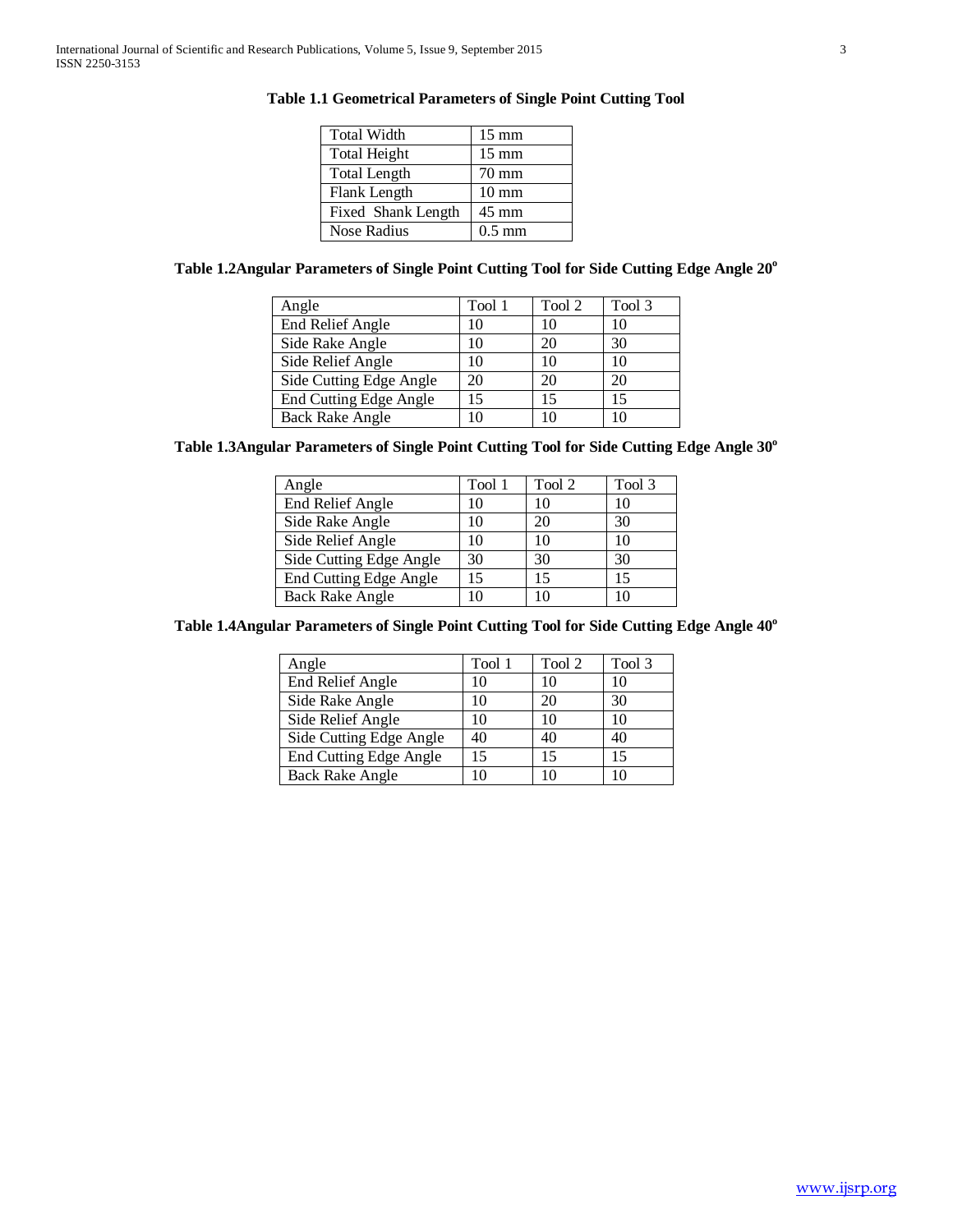

**Figure 2 – Single point cutting tool, meshing and boundary condition used for FEA.**

## *2.2 Beam Modelling*

 The forces are measured on the single point cutting tool during machining due depth of cut and used for deflection prediction. The elastic energy due to cutting forces is stored in the tool. The tool deforms due to this elastic energy and this deformation can be found out using Castigliano's theorem.

 A force based model for cutter deflection is developed by considering the cutting tool as cantilever beam with forces and moments.

 The total strain energy (*Ua*) stored in the tool of length (*L*), cross sectional area (*A*) and young's modulus (*E*) due to axial force  $(F_a)$  is given by

$$
Ua = \int_0^L \frac{F a^2}{2AE} dx \tag{1}
$$

The total shear strain energy  $(U_{t,t})$  stored in the tool with modulus of rigidity (G) due to radial force  $(F_t)$  and tangential force  $(F_t)$ is given by

$$
Um = \int_0^L \frac{Fr_t^2}{2AG} dx \tag{2}
$$

The total strain energy  $(U_m)$  stored in the tool with moment of inertia (*I*) due to bending moment (*M*) is given by<br> $Ut = \int_0^L \frac{M^2}{2EI} dx$  (3) (3)

The total strain energy stored  $(U_t)$  in the tool with polar moment of inertia  $(J)$  due to Torsion is given by  $Ut = \int_0^L \frac{T^2}{2G} dx$  (4) (4)

Total strain energy is calculated as

$$
U = \int_{0}^{L} \frac{Fa^{2}}{2AE} dx + \int_{0}^{L} \frac{Fr_{,t}t^{2}}{2AG} dx + \int_{0}^{L} \frac{M^{2}}{2EI} dx + \int_{0}^{L} \frac{T^{2}}{2GJ} dx
$$
  
=  $\frac{Fa^{2}L}{2AE} + \frac{Fr^{2}L}{2AG} + \frac{Ft^{2}L}{2AG} + \frac{Ft^{2}L^{3}}{6EI} + \frac{Ft^{2}L^{3}}{6EI} + \frac{Ft^{2}L^{3}}{6GJ}$  (5)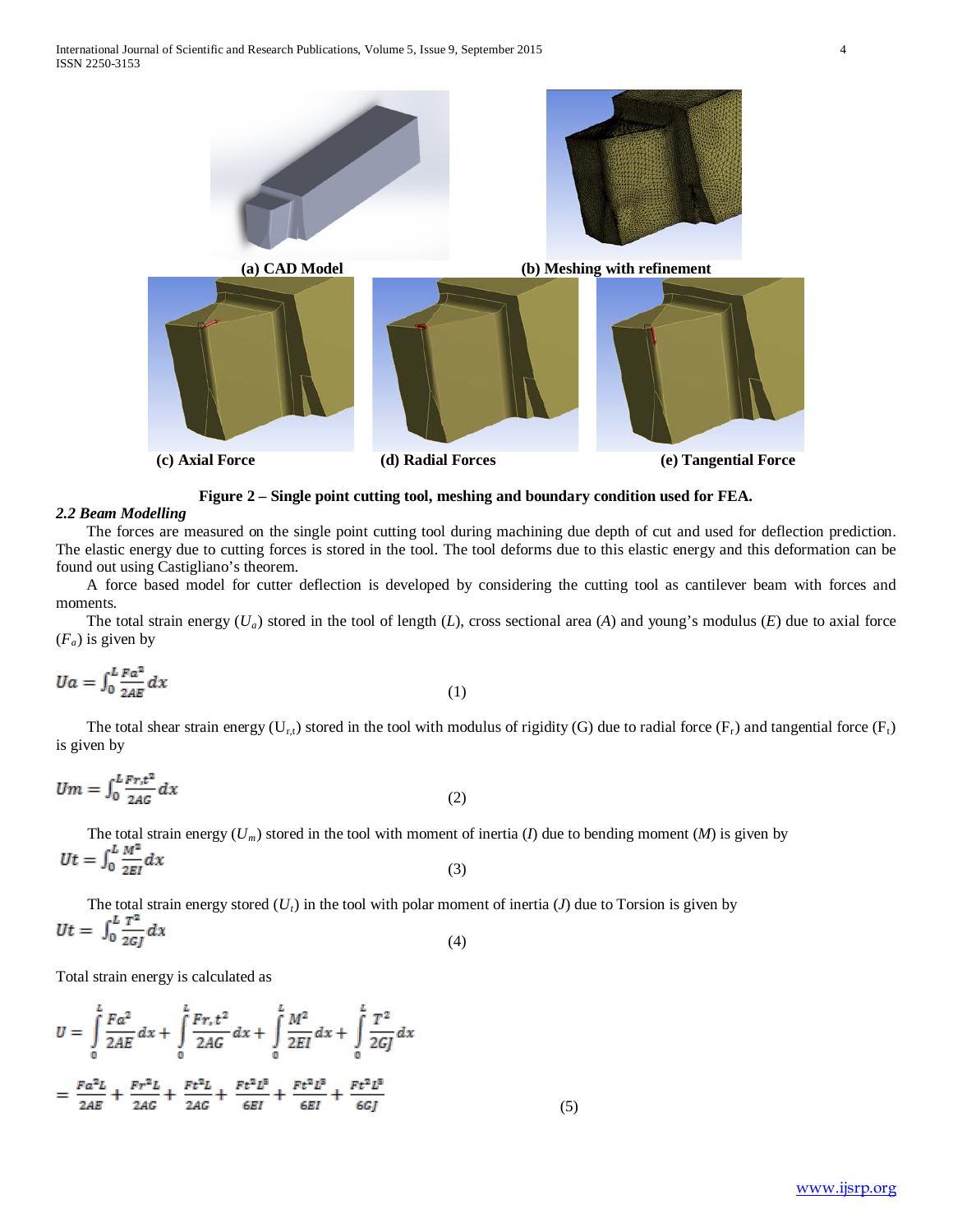International Journal of Scientific and Research Publications, Volume 5, Issue 9, September 2015 5 ISSN 2250-3153

According to Castigliano's theorem, the displacement corresponding to any force is given by

$$
\delta = \frac{\partial u}{\partial F} \tag{6}
$$

Therefore, by using Castigliano's theorem, the deflection in the direction of axial ( $\delta_a$ ), radial ( $\delta_r$ ) and tangential ( $\delta_t$ ) obtained as  $\delta a = \frac{\partial u}{\partial Fa} = \frac{Fa}{AB}$  (7) (7)

$$
\delta r = \frac{\partial U}{\partial Fr} = \frac{FrL}{AG} + \frac{FrL^2}{3EI} \tag{8}
$$

$$
\delta t = \frac{\partial U}{\partial Ft} = \frac{FtL}{AG} + \frac{FtL^3}{3EI} + \frac{FtL^3}{3Gf}
$$
\n<sup>(9)</sup>

## III. RESULT AND DISCUSSION

 The FEA analysis results show decrease in axial deflection at some extant, continues increase in radial deflection, and varying deflection results for tangential deflection for increasing side rake angle. In Fig 3(a), 3(b), 3(c) FEA predictions for deflection are shown below.



**Figure 3 – Sample force plot and sample FE results of single point cutting tool deflection.**

 Figure 4 shows the comparison of deflection in axial, radial, tangential direction between FEA and Beam modelling for side rake angle  $10^{\circ}$  with side cutting edge angle  $20^{\circ}$ . The process parameters are given as cutting speed 160rpm, feed 0.3 mm/min and DOC = (0.5, 0.75, and 1). The can be observed that axial deflection and tangential deflection are very closely predicted by FEA and beam modelling with maximum error less than 10%. However, deviation in radial deflection can be observed between FEA and beam modelling.

 Figure 5 shows the comparison of deflection in axial, radial, tangential direction between FEA and Beam modelling for side rake angle  $20^{\circ}$  with side cutting edge angle  $20^{\circ}$ . The process parameters are given as cutting speed 160rpm, feed 0.3 mm/min and DOC = (0.5, 0.75, and 1). The can be observed that axial deflection and tangential deflection are very closely predicted by FEA and beam modelling with maximum error less than 10%. However, deviation in radial deflection can be observed between FEA and beam modelling.

 Figure 6 shows the comparison of deflection in axial, radial, tangential direction between FEA and Beam modelling for side rake angle  $30^{\circ}$  with side cutting edge angle  $20^{\circ}$ . The process parameters are given as cutting speed 160rpm, feed 0.3 mm/min and DOC = (0.5, 0.75, and 1). The can be observed that axial deflection and tangential deflection are very closely predicted by FEA and beam modelling with maximum error less than 10%. However, deviation in radial deflection can be observed between FEA and beam modelling.

 Figure 7 shows the comparison of deflection in axial, radial, tangential direction between FEA and Beam modelling for side rake angle  $10^{\circ}$  with side cutting edge angle 30°. The process parameters are given as cutting speed 160rpm, feed 0.3 mm/min and DOC = (0.5, 0.75, and 1). The can be observed that axial deflection and tangential deflection are very closely predicted by FEA and beam modelling with maximum error less than 10%. However, deviation in radial deflection can be observed between FEA and beam modelling.

 Figure 8 shows the comparison of deflection in axial, radial, tangential direction between FEA and Beam modelling for side rake angle  $20^{\circ}$  with side cutting edge angle 30°. The process parameters are given as cutting speed 160rpm, feed 0.3 mm/min and DOC = (0.5, 0.75, and 1). The can be observed that axial deflection and tangential deflection are very closely predicted by FEA and beam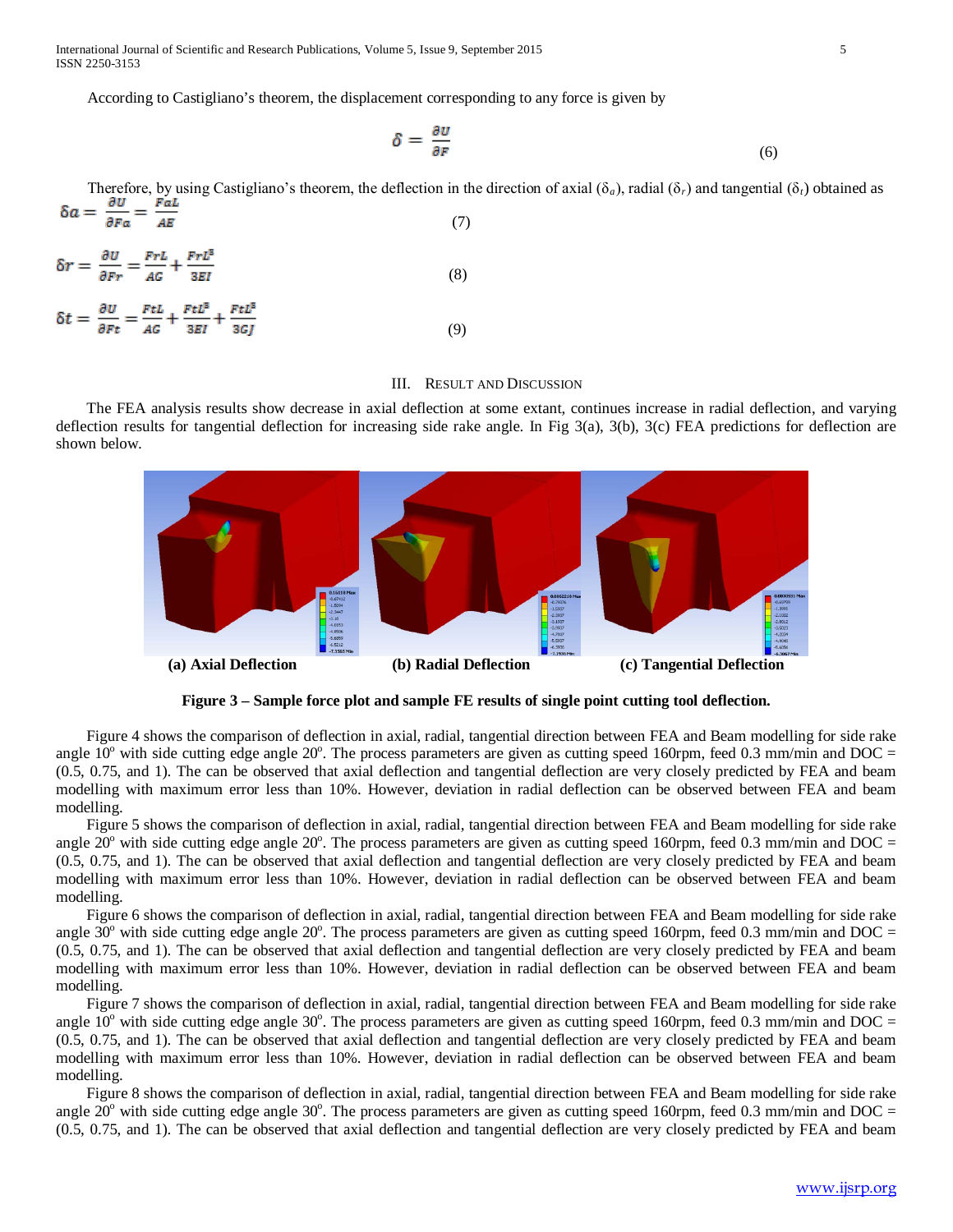modelling with maximum error less than 10%. However, deviation in radial deflection can be observed between FEA and beam modelling.

 Figure 9 shows the comparison of deflection in axial, radial, tangential direction between FEA and Beam modelling for side rake angle  $30^{\circ}$  with side cutting edge angle  $30^{\circ}$ . The process parameters are given as cutting speed 160rpm, feed 0.3 mm/min and DOC = (0.5, 0.75, and 1). The can be observed that axial deflection and tangential deflection are very closely predicted by FEA and beam modelling with maximum error less than 10%. However, deviation in radial deflection can be observed between FEA and beam modelling.

 Figure 10 shows the comparison of deflection in axial, radial, tangential direction between FEA and Beam modelling for side rake angle 10° with side cutting edge angle 40°. The process parameters are given as cutting speed 160rpm, feed 0.3 mm/min and DOC = (0.5, 0.75, and 1). The can be observed that axial deflection and tangential deflection are very closely predicted by FEA and beam modelling with maximum error less than 10%. However, deviation in radial deflection can be observed between FEA and beam modelling.

 Figure 11 shows the comparison of deflection in axial, radial, tangential direction between FEA and Beam modelling for side rake angle 20° with side cutting edge angle 40°. The process parameters are given as cutting speed 160rpm, feed 0.3 mm/min and DOC = (0.5, 0.75, and 1). The can be observed that axial deflection and tangential deflection are very closely predicted by FEA and beam modelling with maximum error less than 10%. However, deviation in radial deflection can be observed between FEA and beam modelling.

 Figure 12 shows the comparison of deflection in axial, radial, tangential direction between FEA and Beam modelling for side rake angle 30° with side cutting edge angle 40°. The process parameters are given as cutting speed 160rpm, feed 0.3 mm/min and DOC = (0.5, 0.75, and 1). The can be observed that axial deflection and tangential deflection are very closely predicted by FEA and beam modelling with maximum error less than 10%. However, deviation in radial deflection can be observed between FEA and beam modelling.

 Figure 13 show comparison of axial deflection at Depth of Cut 0.5 mm between Side Rake Angle and Side Cutting Edge Angle increment.

 Figure 14 show comparison of radial deflection at Depth of Cut 0.5 mm between Side Rake Angle and Side Cutting Edge Angle increment.

Figure 15 show comparison of tangential deflection at Depth of Cut 0.5 mm between Side Rake Angle and Side Cutting Edge Angle increment.



Figure 4 – Comparison of (a) axial (b) radial (c) tangential deflection due to DOC for side cutting edge angle 20<sup>o</sup>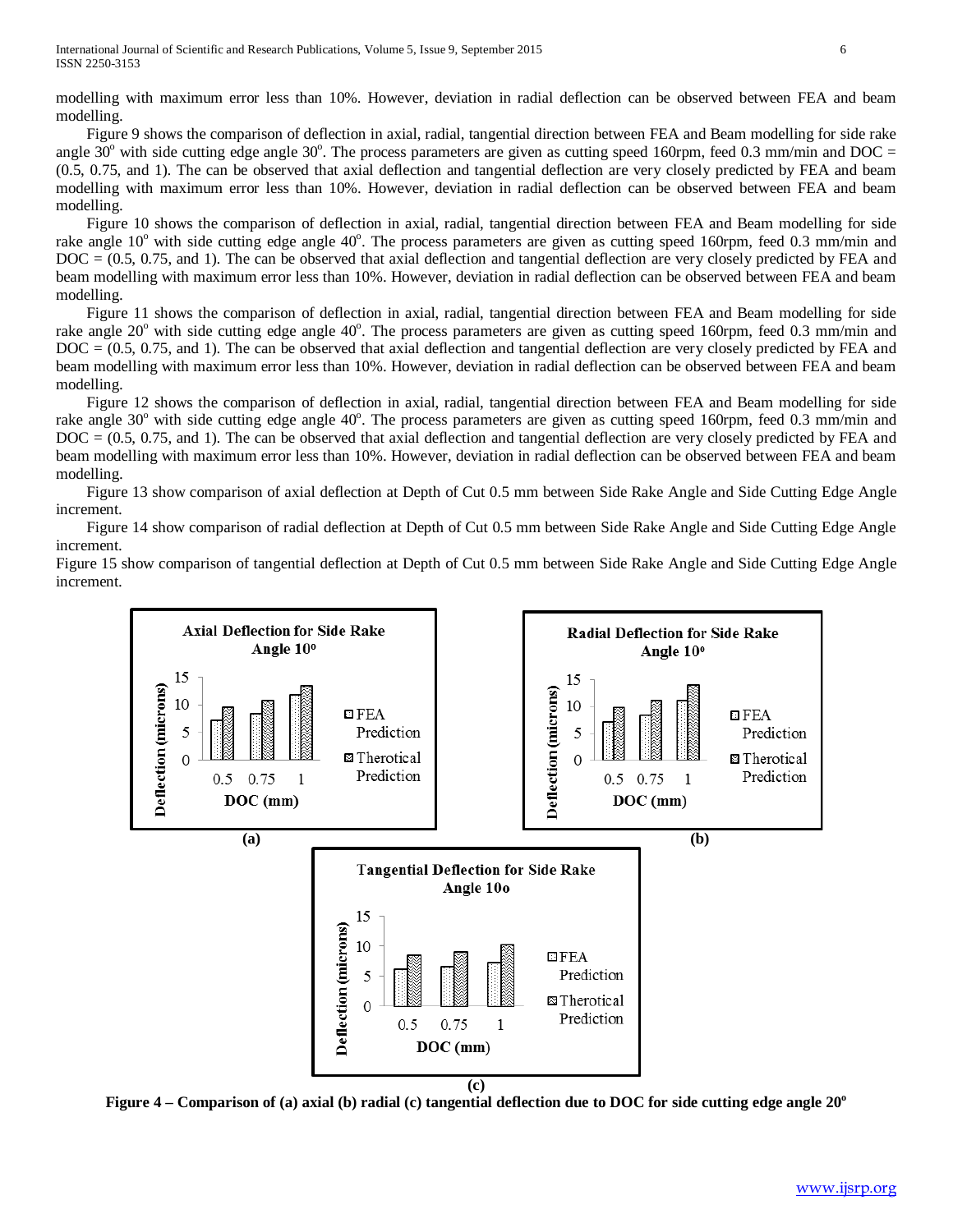

Figure 5 – Comparison of (a) axial (b) radial (c) tangential deflection due to DOC for side cutting edge angle 20<sup>o</sup>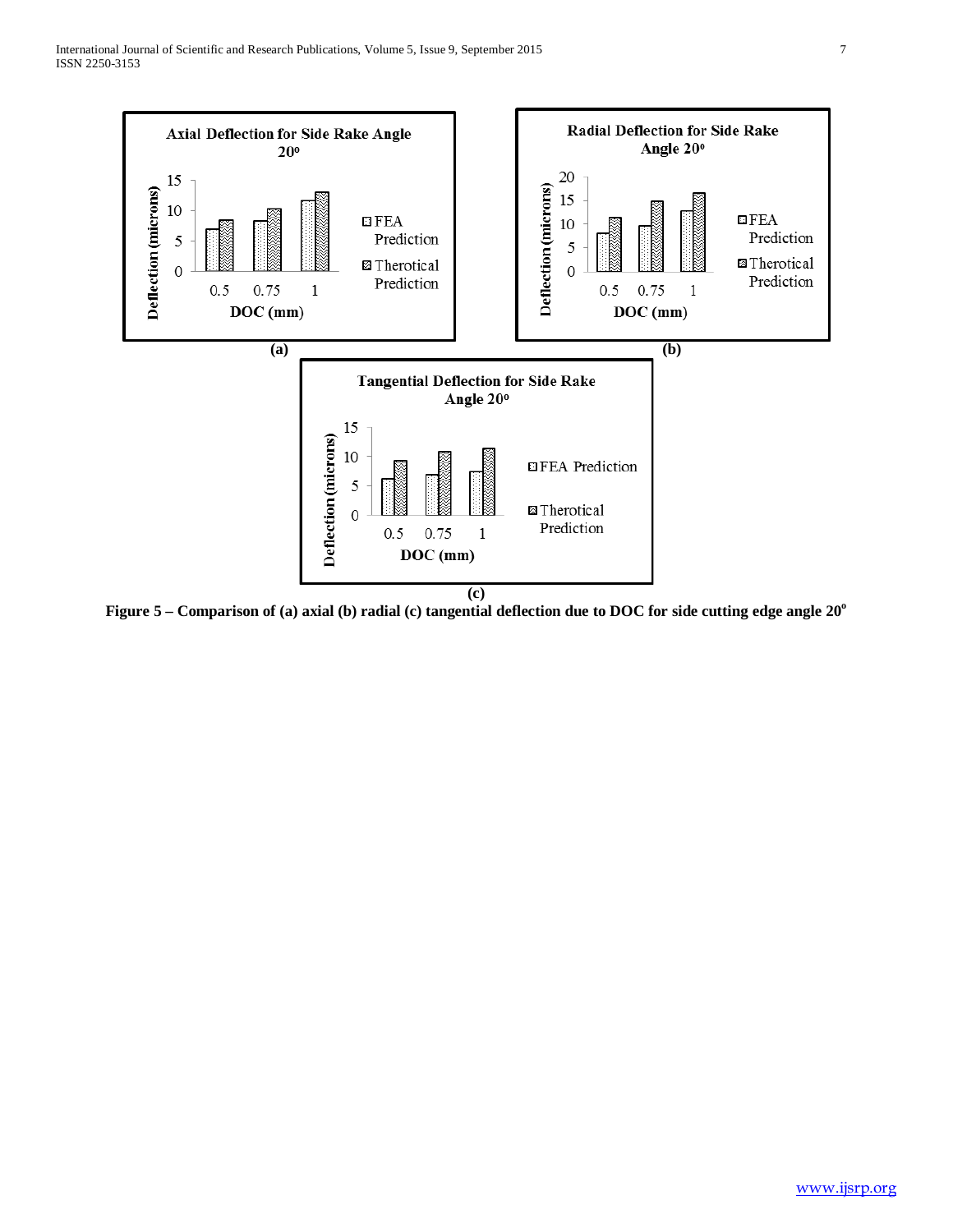

Figure 6 – Comparison of (a) axial (b) radial (c) tangential deflection due to DOC for side cutting edge angle 20<sup>o</sup>



**Figure 7 – Comparison of (a) axial (b) radial (c) tangential deflection due to DOC for side cutting edge angle 30<sup>o</sup>**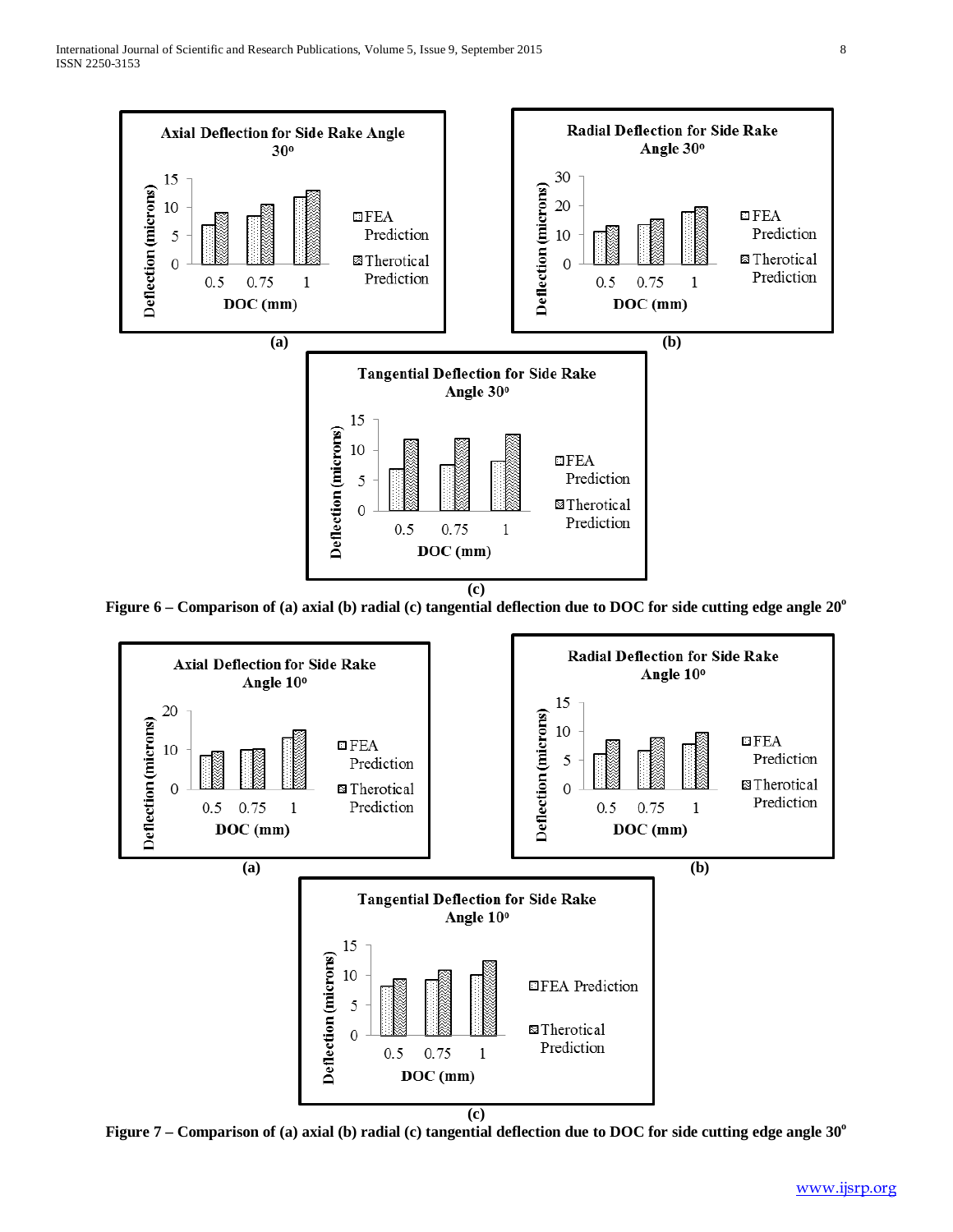

Figure 8 – Comparison of (a) axial (b) radial (c) tangential deflection due to DOC for side cutting edge angle 30<sup>o</sup>



**Figure 9 – Comparison of (a) axial (b) radial (c) tangential deflection due to DOC for side cutting edge angle 30<sup>o</sup>**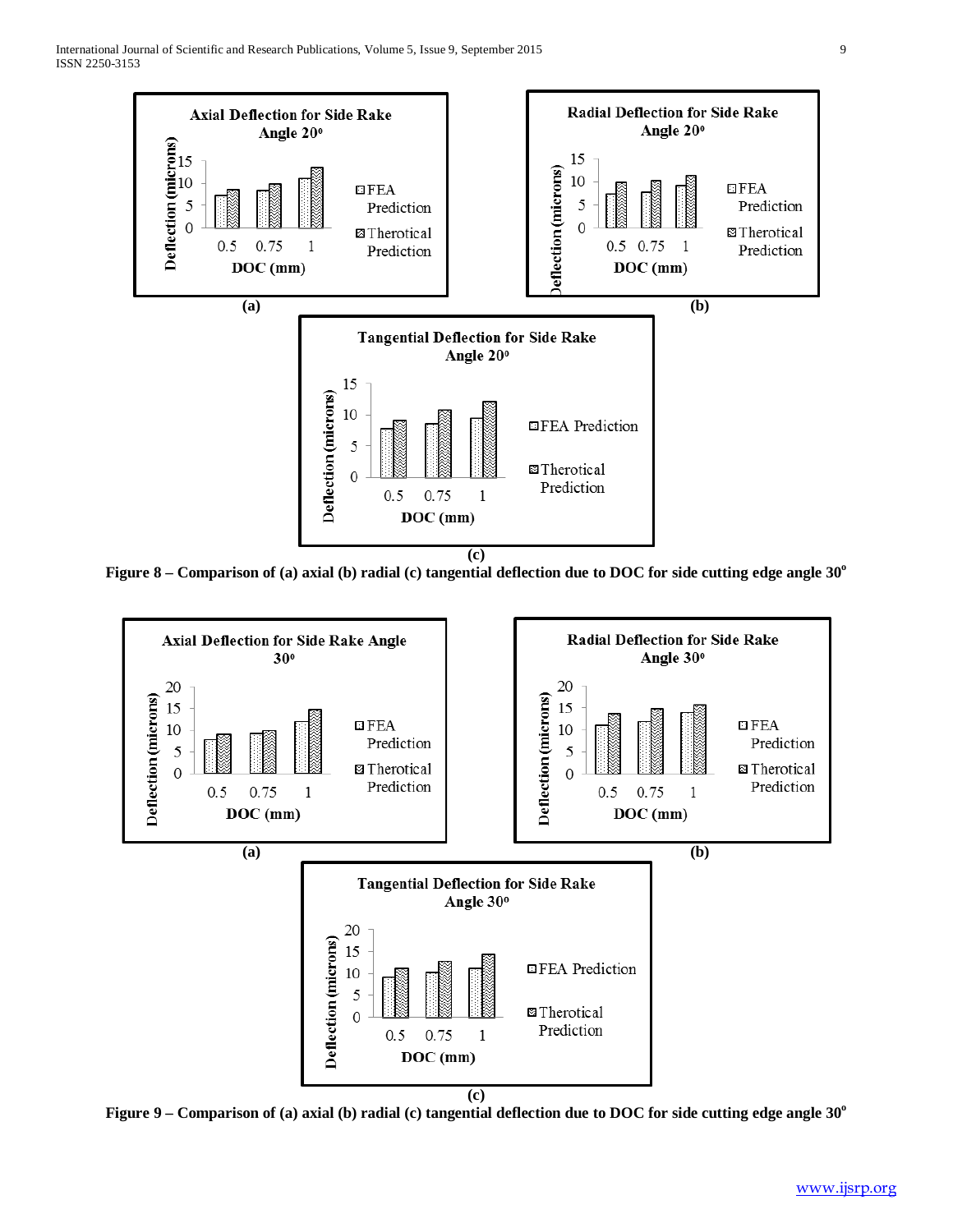

Figure 10 – Comparison of (a) axial (b) radial (c) tangential deflection due to DOC for side cutting edge angle 40<sup>o</sup>



Figure 11 – Comparison of (a) axial (b) radial (c) tangential deflection due to DOC for side cutting edge angle 40<sup>o</sup>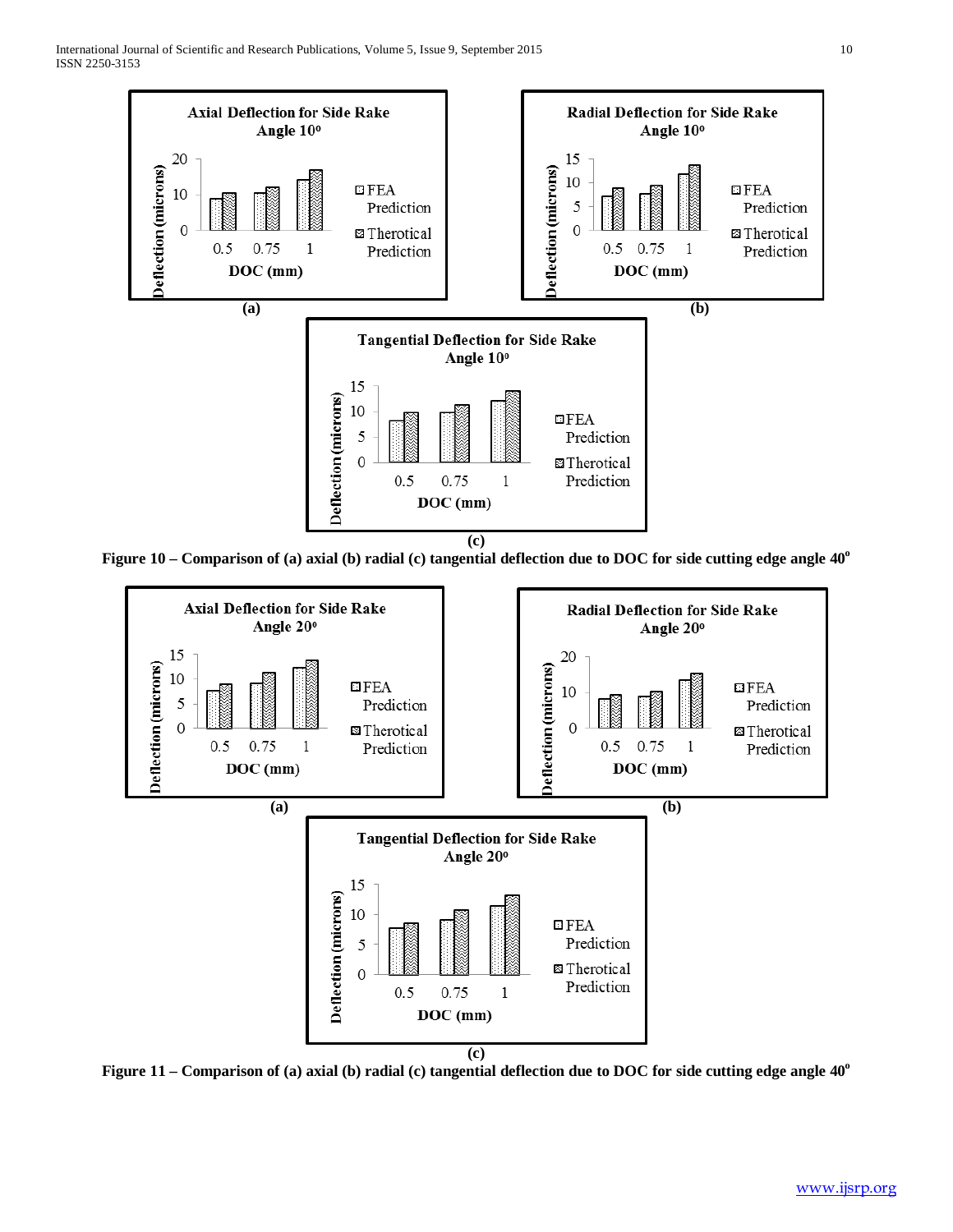

Figure 12 – Comparison of (a) axial (b) radial (c) tangential deflection due to DOC for side cutting edge angle 40<sup>o</sup>



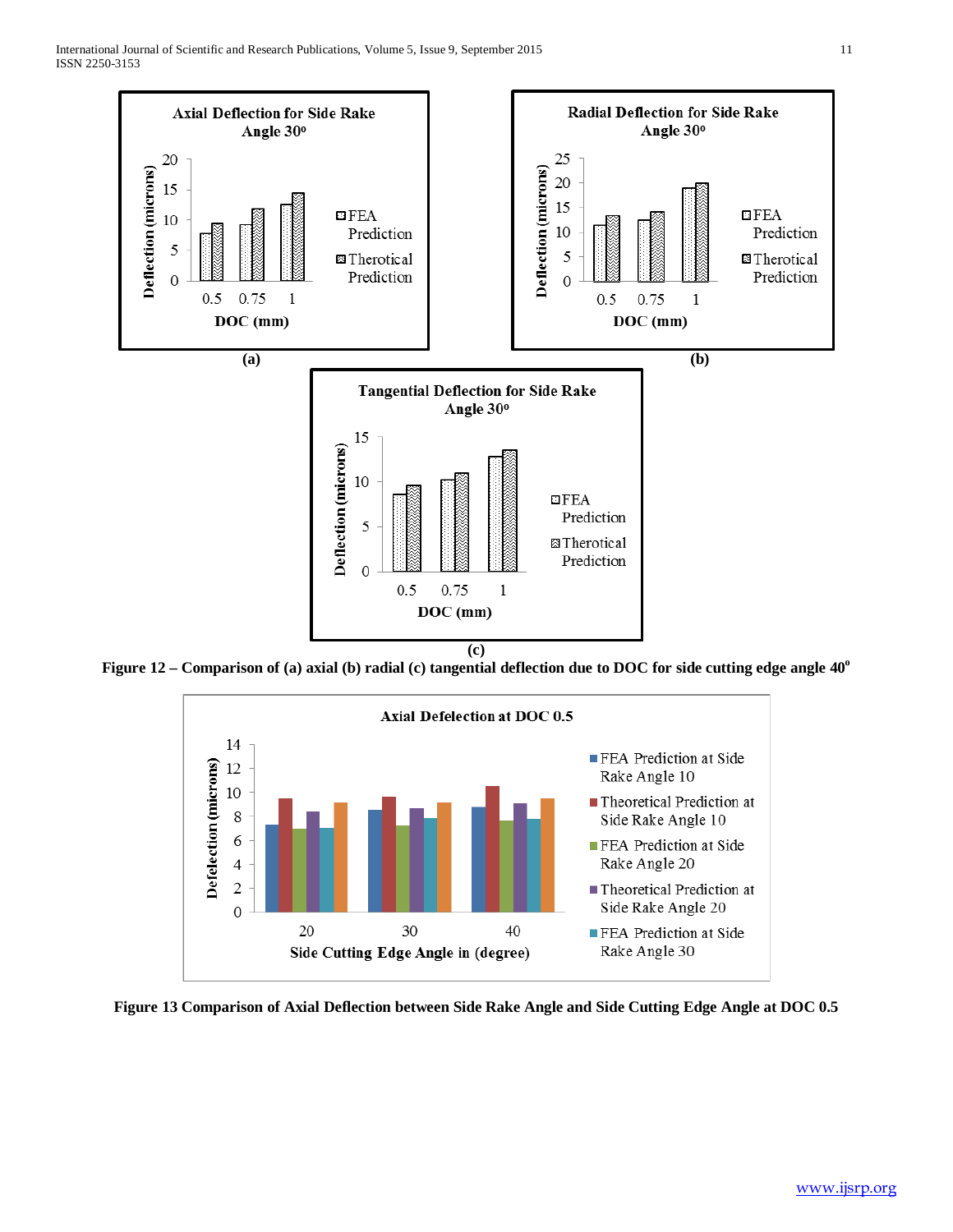

**Figure 14 Comparison of Radial Deflection between Side Rake Angle and Side Cutting Edge Angle at DOC 0.5**



**Figure 15 Comparison of Tangential Deflection between Side Rake Angle and Side Cutting Edge Angle at DOC 0.5**

## IV. CONCLUSION

 The FEA analysis shows that the tool deflection depends not only on the cutting forces but geometrical parameters, higher the cutting force higher will be the value of tool deflection, but where as for the side rake angle the deflection decreases for some extent and then increases. From the result sit was concluded that a deflection value varies throughout the tool. It is maximum at tool tip and minimum at holding position. The theoretical calculations have been done by varying parameters. The critical analysis of results shows that when side rake angle along with side cutting edge angle is varied by keeping others parameter constant, the deformation values seemed to be more sensitive to it. It means the value of deflection decreases to certain extent with the increase inside rake angle, which decreases the tool deflection.Axial deflection decrease to certain extent for increase in side rake angle, whereas Radial deflection increase in every case.Tangential deflection varies with side cutting edge angle.The results of theoretical deflection are more than FEA results.

 Where comparison between Side Rake Angle and Side Cutting Edge Angle show that the axial and radial deflection increases as there is increase in angular value for Side Cutting Edge Angle. But Tangential Deflection decrease with the decrease in Side Cutting Edge Angle.

#### **REFERENCES**

- [1] C.S. Chang and K.H. Fuh, 1995,A force model of single point cutting tool with a chamfered main cutting edge when wearing has occurred. Journal of Materials Processing Technology 66(1997) 49,62.
- [2] R. Miroslav, 2006, Experimental determination of cutting forces by longitudinal turning of C60E steel. Romanian Technical Science Academy. Vol. 2.
- [3] F. M. Aherio et al., 2008,Turning hardened steel using coated carbide at high cutting speed. Journal of the Brazilian society of Mechanical Science and Engineering vol, 2, 1109.
- [4] D. Lathwal and D. Bhardwaj, 2013, Study and analysis of single point cutting tool under variable rake angle. IJRASET vol. 1, issue 1.
- [5] V.B. Renjith, 2013, Influence of process parameters on cutting forces and Taguchi based prediction of T42-CT H.S.S single point cutting tool deflection. International Journal of Science and Research Publication vol. 3, issue 7.